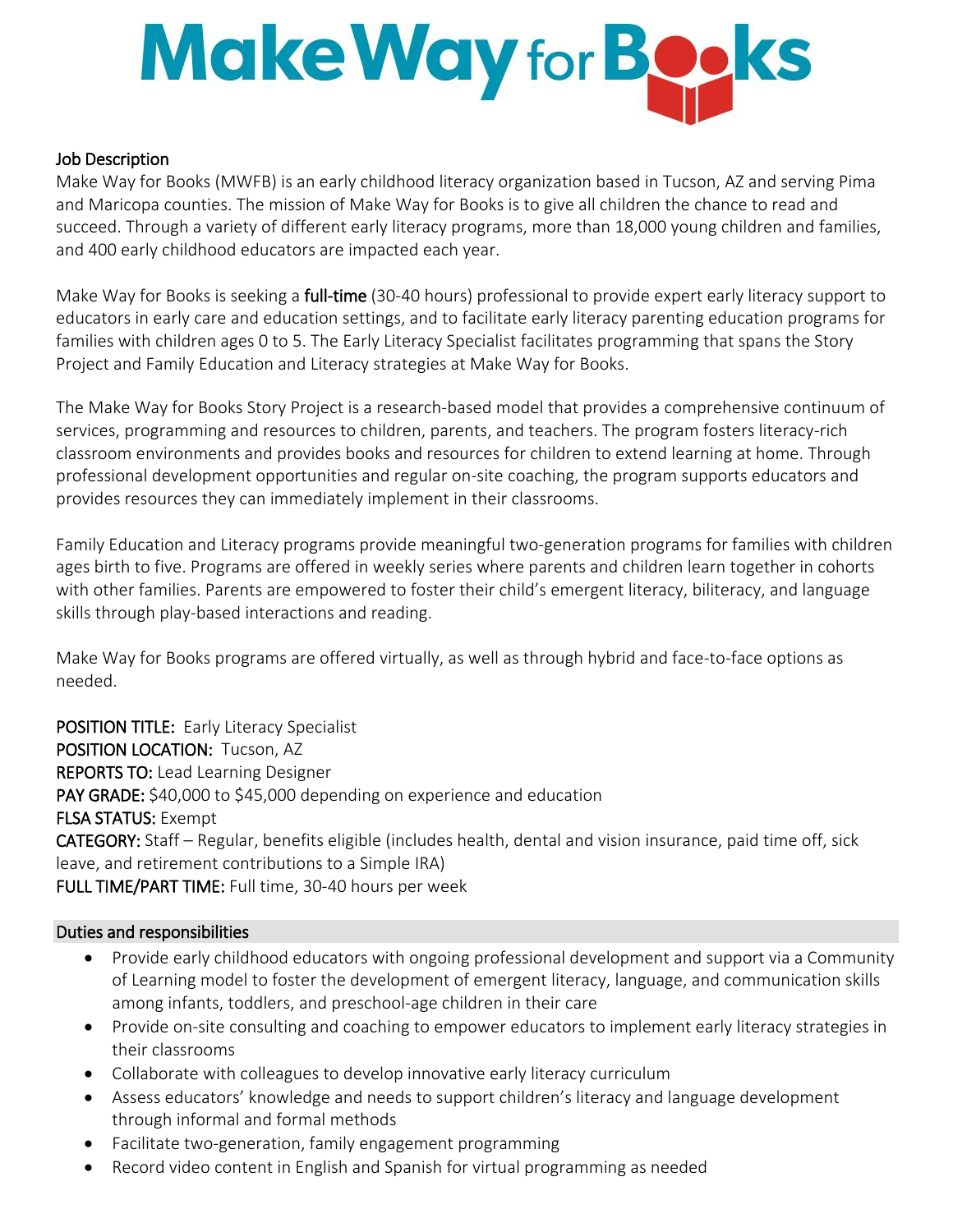- Recruit and enroll eligible participants throughout the year
- Engage in client retention activities—ongoing engagement with enrolled participants via email, texts, phone calls, amongst other communication methods
- Administer, analyze, and monitor completion of qualitative and quantitative data from program participants (pre/post surveys, follow-up surveys, interviews, assessments, etc.)
- Maintain meticulous records and documentation to support organization outcomes
- Represent MWFB at community gatherings, meetings, and events
- Other duties as assigned

## Qualifications

- Acts with integrity and excellence, embodies the Make Way for Books core values
- Bachelor's degree (Master's degree preferred) in early childhood education or other closely related field pertaining to education and/or early language and literacy development
- Fluency in English and Spanish (bilingual fluency preferred)
- Five or more years of experience in the field of early literacy/early childhood education
- Experience providing professional development, including coaching educators, facilitating community of practice cohorts, and/or workshop presentations
- Knowledge of early childhood development, especially related to early language, communication and literacy, as well as language interventions
- Familiarity with both early childhood and adult learning principles
- Experience facilitating workshops and coaching/consulting
- Familiarity with the Arizona Early Learning Standards, Infant and Toddler Developmental Guidelines, Science of Reading and Developmentally Appropriate Practice
- Honors diversity and interacts in a culturally and linguistically competent manner
- Possesses positive interpersonal skills
- Excellent communication, writing, and public speaking skills
- Impeccable planning and organization skills
- Proficient computer skills including word processing, data entry, internet research, and other platforms
- Reliable transportation and ability to work during evenings and weekends
- Ability to work independently and as part of a team

Salary is commensurate with experience. The position is eligible for medical insurance, dental insurance, vision insurance, and a retirement plan. Please submit a letter of interest, resume, salary requirement, and contact information for three references via email to keshia@makewayforbooks.org. No phone calls please. To learn more about Make Way for Books, please visit: [www.makewayforbooks.org.](http://www.makewayforbooks.org/)

THE INTENT OF THIS POSITION DESCRIPTION IS TO PROVIDE A REPRESENTATIVE SUMMARY OF THE ESSENTIAL DUTIES PERFORMED BY THE FINANCE DIRECTOR. THE FINANCE DIRECTOR MAY BE REQUIRED TO PERFORM OTHER JOB-RELATED TASKS OTHER THAN THOSE SPECIFICALLY PRESENTED IN THIS DESCRIPTION.

Make Way for Books does not and shall not discriminate on the basis of race, color, ethnicity, religion (creed), gender, gender expression, gender identity, age, national origin (ancestry), citizenship, economic circumstances, disability, marital status, familial status, sexual orientation, veteran status, or military status, in any of its activities or operations. These activities include, but are not limited to, hiring and firing of staff, selection of volunteers and vendors, and provision of programs and services. We are committed to providing an inclusive and welcoming environment for all members of our staff, clients, volunteers, subcontractors, and vendors. All MWFB staff members are expected to join with and uphold this commitment.